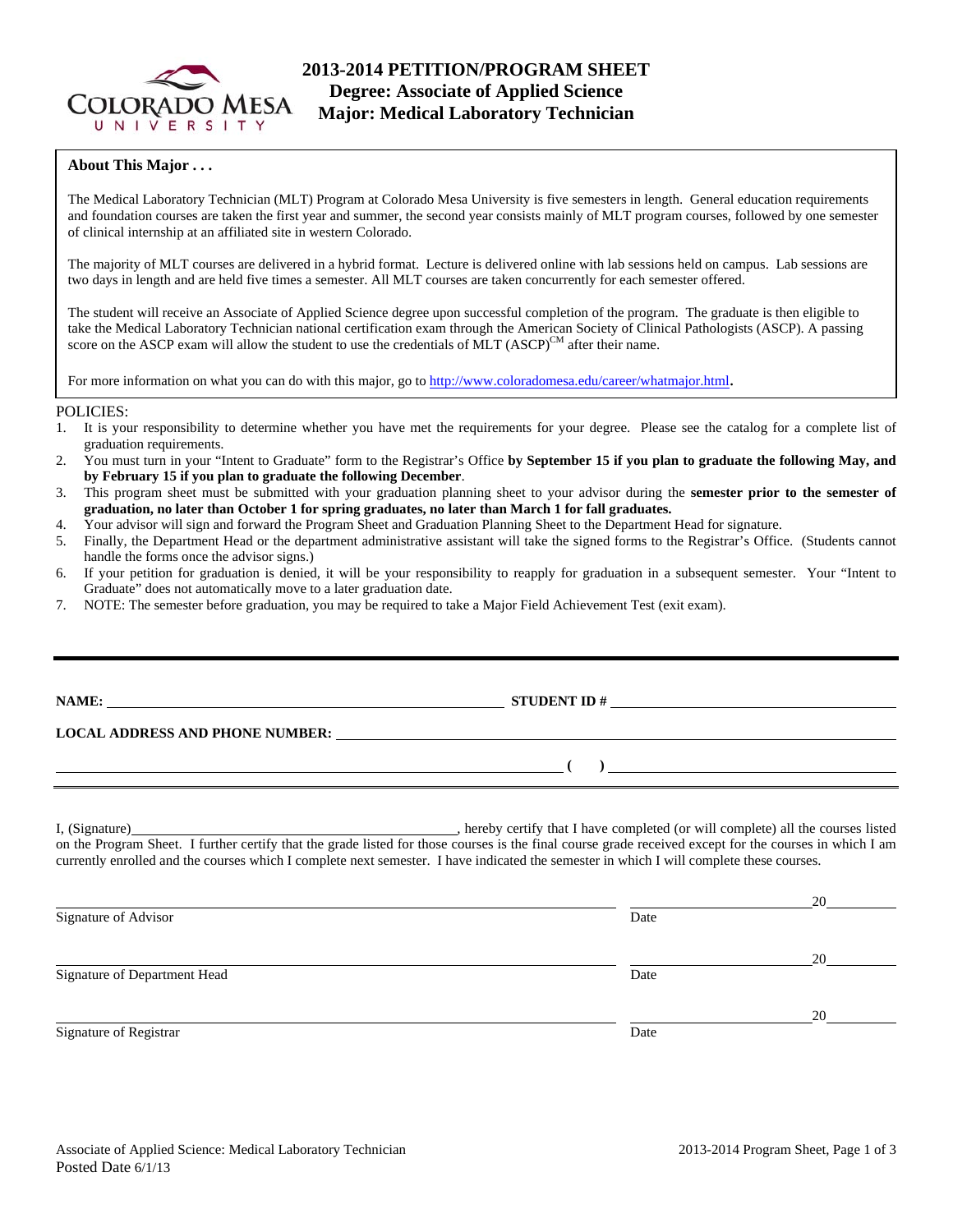### **Students should work closely with a faculty advisor when selecting and scheduling courses prior to registration.**

Degree Requirements:

- 75 hours total (A minimum of 16 taken at CMU in no fewer than two semesters)
- 2.00 cumulative GPA or higher in all CMU coursework
- A grade of "C" or higher must be achieved in coursework toward major content area.
- Pre-collegiate courses (usually numbered below 100) cannot be used for graduation.
- Program sheets are for advising purposes only. Because a program may have requirements specific to the degree, check with your advisor for additional guidelines, including prerequisites, grade point averages, grades, exit examinations, and other expectations. It is the student's responsibility to be aware of, and follow, all guidelines for the degree being pursued. Any exceptions or substitutions must be approved by the faculty advisor and/or Department Head. Courses related to teacher licensure must also be approved by the Teacher Education Dept.
- When filling out the program sheet a course can be used only once.
- See the "Undergraduate Graduation Requirements" in the catalog for additional graduation information.

**GENERAL EDUCATION REQUIREMENTS** (Minimum 15

semester hours) See the current catalog for a list of courses that fulfill the requirements below. If a course is on the general education list of options and a requirement for your major, you must use it to fulfill the major requirement and make a different selection within the general education requirement.

| Course No Title                                                                                                               | Sem.hrs Grade Term |  |
|-------------------------------------------------------------------------------------------------------------------------------|--------------------|--|
| <b>Communication</b> (6 semester hours)                                                                                       |                    |  |
| <b>ENGL 111 English Composition</b>                                                                                           | 3                  |  |
| ENGL 112*English Composition                                                                                                  | 3                  |  |
| <b>Mathematics</b> (Minimum 3 semester hours)                                                                                 |                    |  |
| MATH 113* College Algebra or Higher                                                                                           | 4                  |  |
| Social Sciences, Natural Science, Fine Arts, or Humanities or<br>selected Applied Studies+ Courses (Minimum 6 semester hours) |                    |  |
|                                                                                                                               |                    |  |
|                                                                                                                               | 3                  |  |
| <b>OTHER LOWER DIVISION REQUIREMENTS</b>                                                                                      |                    |  |
| <b>Wellness</b> (2 semester hours)                                                                                            |                    |  |
| KINE 100 Health and Wellness                                                                                                  |                    |  |
| KINA 1                                                                                                                        |                    |  |

#### **ASSOCIATE OF APPLIED SCIENCE IN MEDICAL LABORATORY TECHNICIAN: COURSE REQUIREMENTS** (57 semester hours)

### **Didactic Courses (41 semester hours)**

| <b>BIOL 209</b>  | Anatomy & Physiology         | 3 |  |
|------------------|------------------------------|---|--|
| <b>BIOL 209L</b> | Anatomy & Physiology Lab     | 1 |  |
| <b>CHEM 121</b>  | Principles of Chemistry      | 4 |  |
| <b>CHEM 121L</b> | Principles of Chemistry Lab  | 1 |  |
| Оr               |                              |   |  |
| <b>CHEM 131</b>  | General Chemistry            | 4 |  |
| CHEM 131L        | General Chemistry Lab        | 1 |  |
| <b>BIOL 210</b>  | Anatomy & Physiology II      | 3 |  |
| <b>BIOL 210L</b> | Anatomy & Physiology II Lab  | 1 |  |
| <b>MLTP 101</b>  | Phlebotomy                   | 3 |  |
| <b>MLTP 132</b>  | Clinical Hematology/         |   |  |
|                  | Coagulation                  | 3 |  |
| MLTP 132L        | Clinical Hematology/         |   |  |
|                  | Coagulation Lab              | 1 |  |
| <b>MLTP 138</b>  | Clinical Immunology          | 2 |  |
| MLTP 138L        | Clinical Immunology Lab      | 1 |  |
| <b>MLTP 141</b>  | Clinical Immunohematology    | 2 |  |
| <b>MLTP 141L</b> | Clinical Immunohematology    |   |  |
|                  | Lab                          | 1 |  |
| <b>MLTP 142</b>  | Clinical Microscopy          | 2 |  |
| <b>MLTP 142L</b> | Clinical Microscopy Lab      | 1 |  |
| <b>MLTP 231</b>  | Clinical Microbiology I      | 3 |  |
| <b>MLTP 231L</b> | Clinical Microbiology I Lab  | 1 |  |
| <b>MLTP 232</b>  | Clinical Microbiology II     | 2 |  |
| MLTP 232L        | Clinical Microbiology II Lab | 1 |  |
| <b>MLTP 242</b>  | <b>Clinical Chemistry</b>    | 3 |  |
| <b>MLTP 242L</b> | Clinical Chemistry Lab       | 1 |  |
| <b>MLTP 275</b>  | Capstone Seminar             | 1 |  |
|                  |                              |   |  |

## **Applied Courses (16 semester hours)**

These courses may only be taken by Program Director Approval.

| <b>MLTP 102</b> | Applied Phlebotomy               |   |  |
|-----------------|----------------------------------|---|--|
| <b>MLTP 180</b> | Applied Immunohematology         | 3 |  |
| <b>MLTP 182</b> | <b>Applied Hematology</b>        |   |  |
|                 | and Body Fluids                  |   |  |
| <b>MLTP 250</b> | Applied Chemistry and            |   |  |
|                 | Serology                         |   |  |
| <b>MLTP 252</b> | Applied Microbiology             |   |  |
| <b>MLTP 253</b> | <b>Certification Exam Review</b> |   |  |
|                 |                                  |   |  |

\*Required by this program

+Choose from HSCI 101, SPCH 101, SPCH 102

All BIOL and CHEM courses listed must be successfully completed within a seven year period prior to acceptance in the Medical Laboratory Technician Program. (Successful completion is defined as achieving a grade of "C" or higher.) All MTLP applied courses must be completed with a grade of "B" or higher.